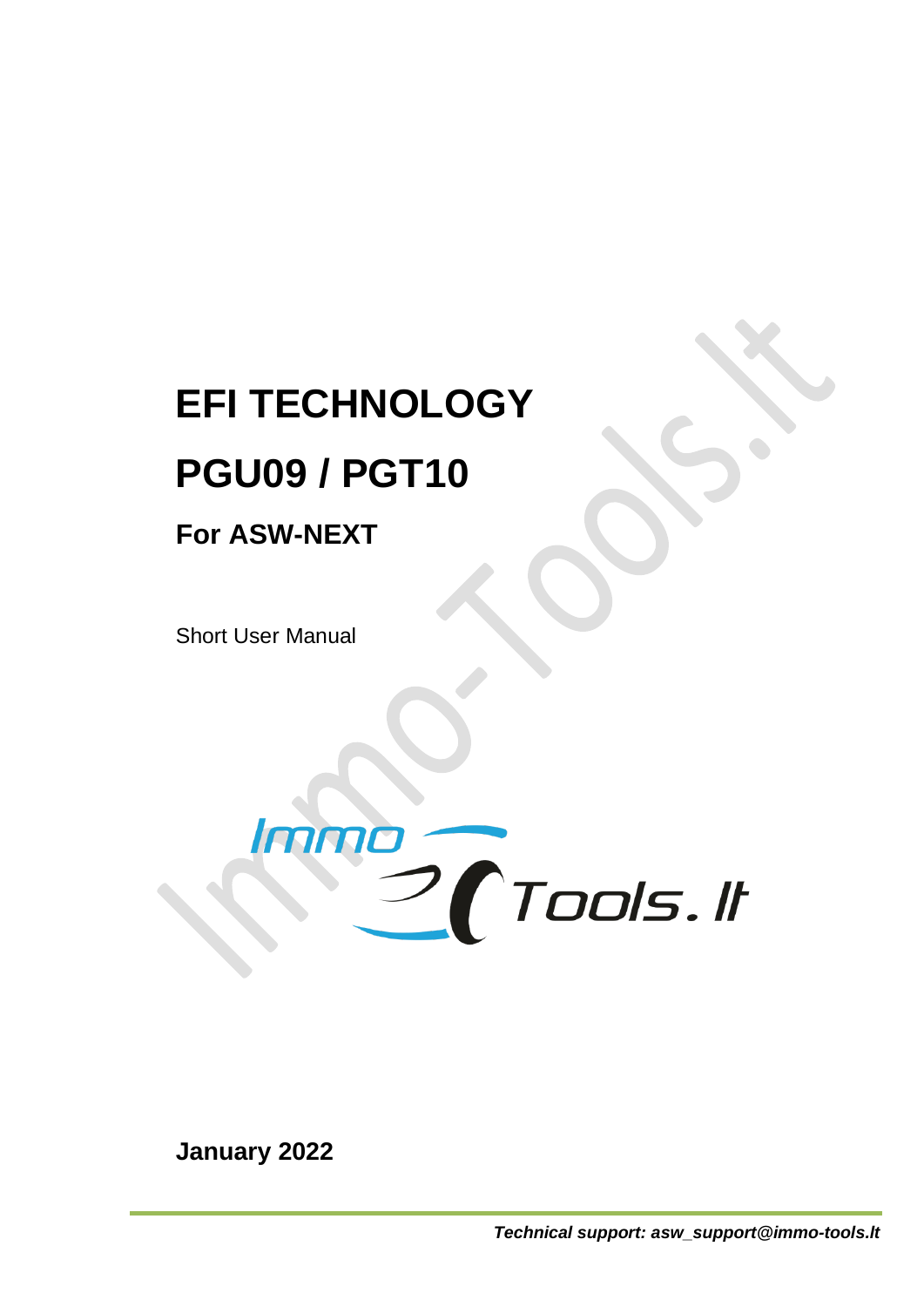# **Important note:**

**It is not possible to read keys from PGU09 / PGT10.**

**Key programming for these control units is based on rewrite of existing key values in the memory. In other words, old key programming is erased and replaced with new transponder values without extracting old transponder values first.**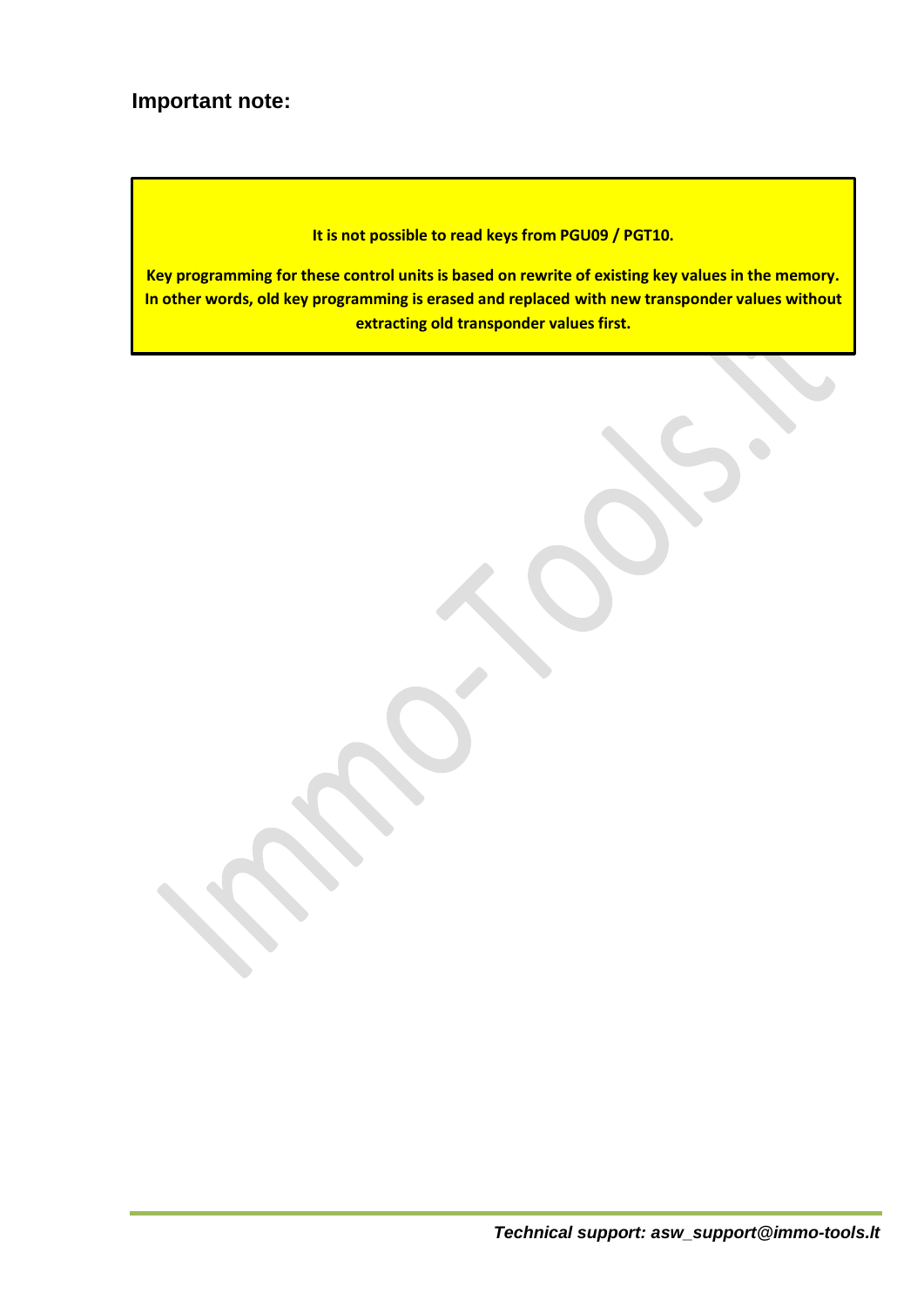# **1. How to connect?**



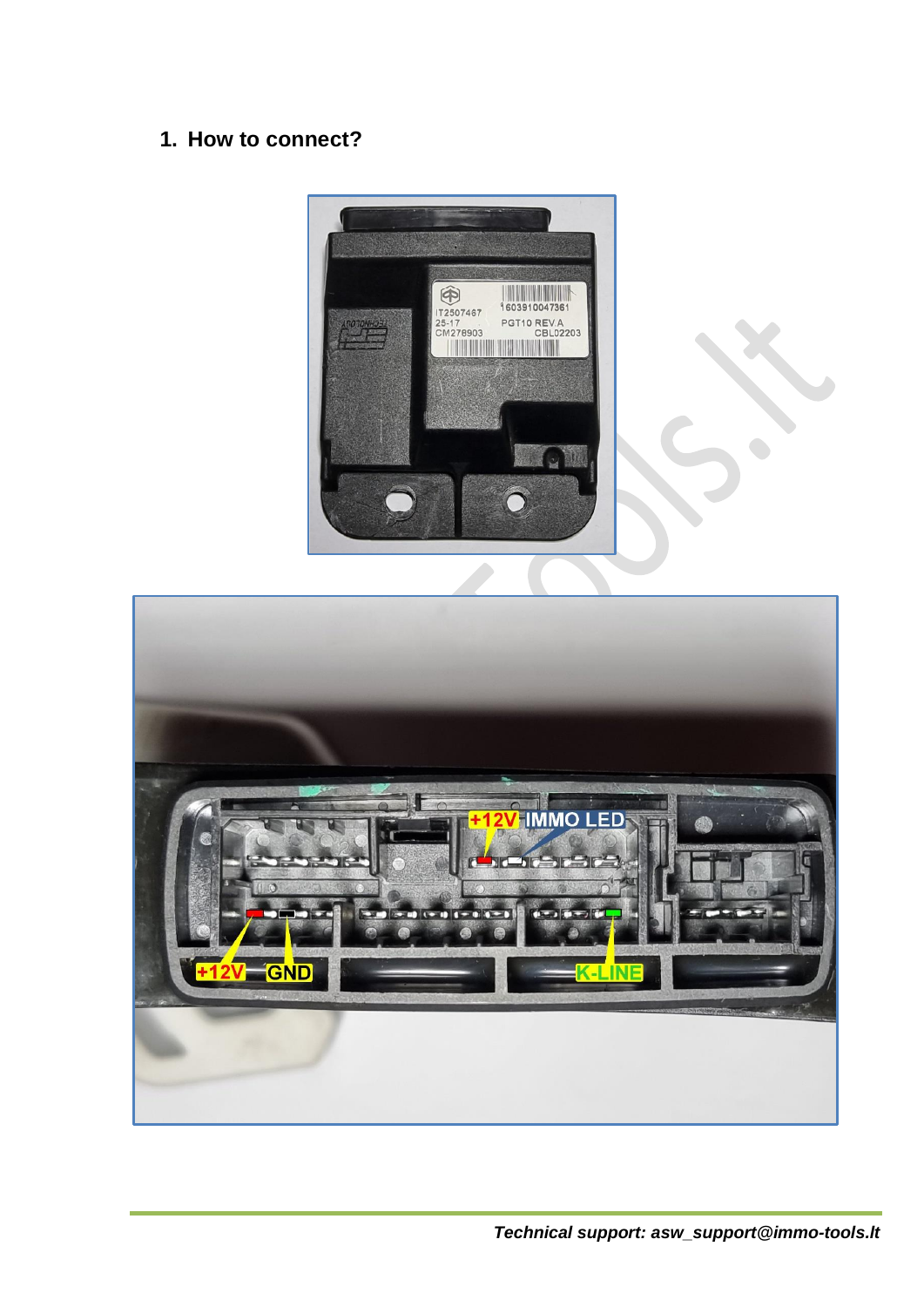# **2. Software functions**

• **Read Identification**

#### • **Write keys**

Erases all keys and stores new desired values of transponders. Up to 4 keys can be programmed during this procedure.

#### ➢ **Reset to VIRGIN**

Erases all keys. Control unit is ready to self-learn new transponder values after Reset-to-VIRGIN.

# **3. Key programming procedures**

Let's oveview several possible situations:

#### ➢ **All keys were lost**

Use any transponder programmer to read key (or keys) you are going to learn. If no ready transponder is available just program any valid data to **T5** as **TYPE-11**. For example, **BE FA 00 00 01 23 45 67** if your key programmer uses header "**BE FA**" or **7D 5F 00 00 80 C4 A2 E6** if programmer uses header "**7D 5F**".

| 08TR: 5F00000020808271<br>TYPE: 11 TEMIC WR                                                                                              | Set / Remove key<br>$3C$ 82<br>5F<br>$00\,$<br>00<br>20<br>00                                                                                                                                                                 |
|------------------------------------------------------------------------------------------------------------------------------------------|-------------------------------------------------------------------------------------------------------------------------------------------------------------------------------------------------------------------------------|
|                                                                                                                                          | <b>Ra</b> Set key<br><b>E</b> Remove key                                                                                                                                                                                      |
| Let's say you've got<br>TYPE-11 or T5-11<br>transponder and your<br>transponder<br>reader<br>displayed value as in<br>the picture above. | Enter this value to the "Set / Remove key" field<br>and press "Set key" button. Software will<br>accept valid transponder value from a key<br>data<br>of every type – no<br>programmer<br>conversion of any kind is required. |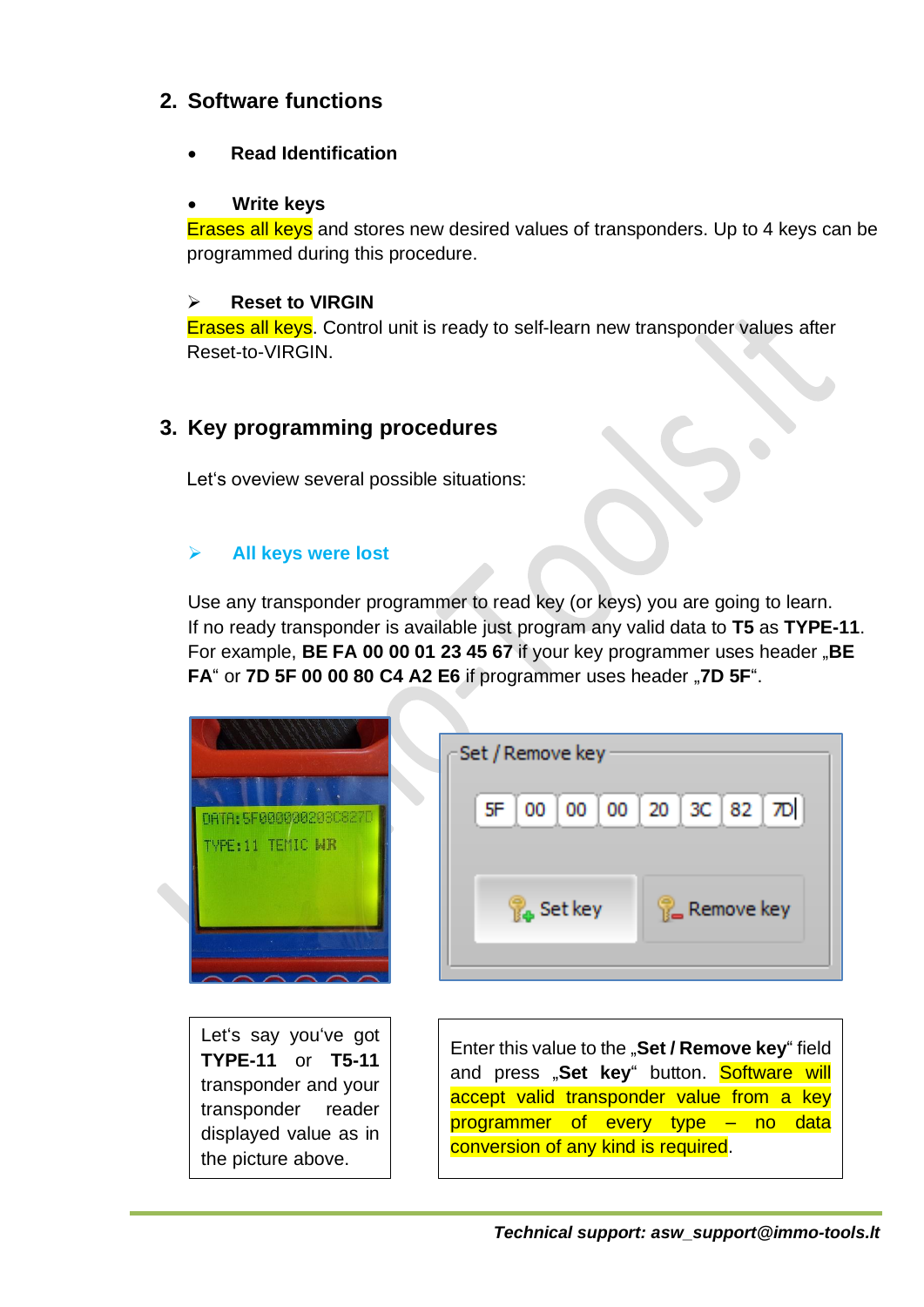Software will automatically re-allign bits and now it looks like this:

| OK<br>4<br>Set / Remove key<br>*With header /7D 5F/<br>*With header /BE FA/<br>41<br>04<br>3C<br><b>MASTER</b><br>BE FA 00 00 00 04 3C 41<br>7D 5F 00 00 00 20 3C 82<br>00<br>00<br>BE FA<br>00<br>BE FA BE FA BE FA BE FA<br>7D 5F 7D 5F 7D 5F 7D 5F<br>7D 5F 7D 5F 7D 5F 7D 5F<br>BE FA BE FA BE FA BE FA<br>Remove key<br><b>L</b> Set key<br>BE FA BE FA BE FA BE FA<br>7D 5F 7D 5F 7D 5F 7D 5F<br>$\infty$ SLAVE 3 |                                                    | Number of stored keys                 | Max keys to store                | Key storage CRC status                           |
|-------------------------------------------------------------------------------------------------------------------------------------------------------------------------------------------------------------------------------------------------------------------------------------------------------------------------------------------------------------------------------------------------------------------------|----------------------------------------------------|---------------------------------------|----------------------------------|--------------------------------------------------|
|                                                                                                                                                                                                                                                                                                                                                                                                                         |                                                    |                                       |                                  |                                                  |
|                                                                                                                                                                                                                                                                                                                                                                                                                         |                                                    |                                       |                                  |                                                  |
|                                                                                                                                                                                                                                                                                                                                                                                                                         |                                                    |                                       |                                  |                                                  |
|                                                                                                                                                                                                                                                                                                                                                                                                                         | $(X)$ SLAVE 1                                      |                                       |                                  |                                                  |
|                                                                                                                                                                                                                                                                                                                                                                                                                         | $\mathsf{\times}$ SLAVE 2                          |                                       |                                  |                                                  |
|                                                                                                                                                                                                                                                                                                                                                                                                                         |                                                    |                                       |                                  |                                                  |
| Save to text file                                                                                                                                                                                                                                                                                                                                                                                                       | SLAVE 4<br>SLAVE 5<br>SLAVE 6<br>$\bullet$ SLAVE_7 |                                       |                                  |                                                  |
|                                                                                                                                                                                                                                                                                                                                                                                                                         |                                                    |                                       |                                  | Apply changes                                    |
| -Notes<br>* = Header of TEMIC-11 depends<br>= Key stored<br>on transponder programmer<br>that you use.<br>$(x)$ = Key position empty<br>For example, Zed-Bull decodes                                                                                                                                                                                                                                                   |                                                    | $\bigcirc$ = Key can't be stored here | transponders with header "7D 5F" | $\left \frac{1}{2}\right $ Close without changes |

CDI unit will treat itself as not completely programmed with only one key stored. To avoid this you must to store one more key, even if single key is needed. Just enter any valid value for a second key position, different from value of **MASTER** key.

| Number of stored keys                                                                         |                         | Max keys to store<br>д  | OK                                                         |
|-----------------------------------------------------------------------------------------------|-------------------------|-------------------------|------------------------------------------------------------|
|                                                                                               | *With header /BE FA/    | *With header /7D 5F/    | Set / Remove key                                           |
| <b>2 MASTER</b>                                                                               | BE EA 00 00 00 04 3C 41 | 7D 5F 00 00 00 20 3C 82 | 55<br>00<br>00<br>04<br>зс<br><b>BE</b><br><b>FA</b><br>00 |
| SLAVE 1                                                                                       | BE FA 00 00 00 04 3C 55 | 7D 5F 00 00 00 20 3C AA |                                                            |
| $\mathsf{\times}$ SLAVE 2                                                                     | BE FA BE FA BE FA BE FA | 7D 5F 7D 5F 7D 5F 7D 5F |                                                            |
| $\bullet$ SLAVE_3                                                                             | BE FA BE FA BE FA BE FA | 7D 5F 7D 5F 7D 5F 7D 5F | <b>L</b> Set key<br><b>Remove key</b>                      |
| SLAVE 4                                                                                       |                         |                         |                                                            |
| SLAVE 5                                                                                       |                         |                         |                                                            |
| SLAVE 6                                                                                       |                         |                         | Save to text file                                          |
| $\bullet$ SLAVE_7                                                                             |                         |                         |                                                            |
|                                                                                               |                         |                         |                                                            |
| <b>Notes</b><br>$*$ = Header of TEMIC-11 depends<br>= Key stored<br>on transponder programmer |                         | Apply changes           |                                                            |

• Use "Save to text file" to access transponder data later if no physical transponder is prepared yet. Keep in mind that you can't read key values later from control unit

• Press "Apply changes" button to write key programming values to control unit